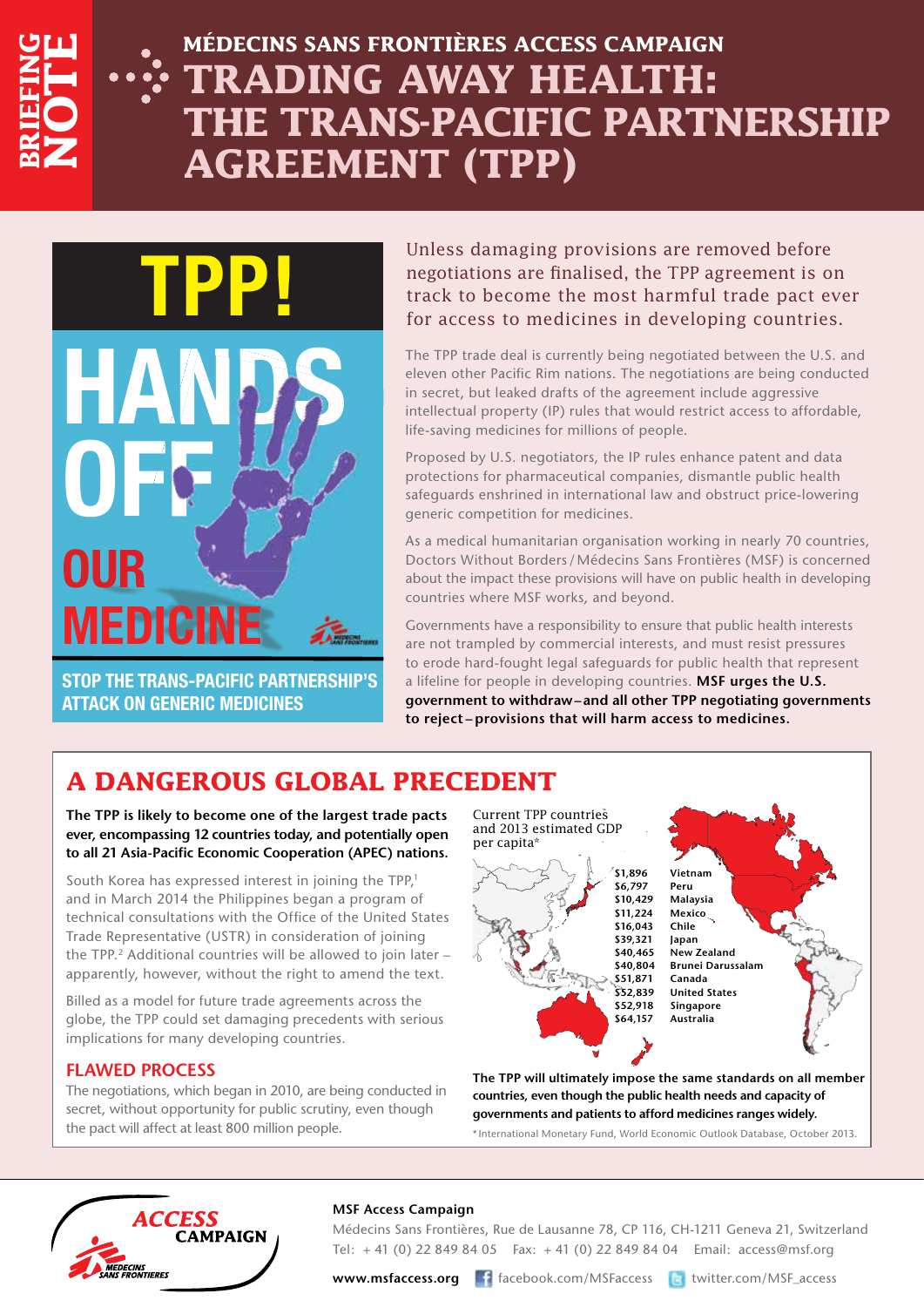## **ROBUST GENERIC COMPETITION IS A CATALYST FOR AFFORDABLE MEDICINES…**

**In the field of health, generic competition saves lives.** As a medical treatment provider, MSF relies on affordable, quality generic medicines to treat many diseases, including tuberculosis, malaria, HIV/AIDS and other infections that afflict the poorest and most vulnerable populations.

Major international treatment initiatives and agencies, including the Global Fund to Fight AIDS, Tuberculosis and Malaria, the U.S. President's Emergency Plan for AIDS Relief (PEPFAR) program, UNITAID, and UNICEF, also depend heavily on affordable generic drugs to scale up urgently needed treatment programs. For example, more than 98% of the antiretroviral medicines purchased by PEPFAR to treat HIV/AIDS are low-priced, quality-assured generic medicines.

Robust generic competition was instrumental in bringing down the price of the first generation of antiretroviral medicines by 99% over ten years<sup>3</sup>,

### **Vital Importance of Affordable Medicines**

80% of antiretroviral medicines used in developing<br>**80%** countries are generics produced in India Source: Waning B, Diedrichsen E & Moon S. A lifeline to treatment: the role of Indian generic manufacturers in supplying antiretroviral<br>medicines to developing countries. 2010. Journal of the International AIDS Society, 13

a key factor that has allowed HIV/AIDS treatment to be scaled up to nearly 12 million people in developing countries in 20144. But many newer medicines are locked up by patent monopolies that protect high prices for manufacturers and keep vitally important medicines out of reach for people in developing countries.

**Governments that pay for treatment programs, either directly or by funding global health treatment initiatives, have both an interest and a responsibility to ensure that new roadblocks are not put in the way of generic competition, or they risk jeopardising the effectiveness of the very programs they support.**

### **…BUT COMMITMENTS TO PUBLIC HEALTH AND MECHANISMS TO PROMOTE COMPETITION ARE CONTINUALLY ERODED BY COMMERCIAL INTERESTS**

The availability of generic medicines in a particular country depends on a complex structure of laws and regulations, including those governing patents and other intellectual property rights. Many of these regulations are influenced by trade and other types of international agreements.

In 1995, the World Trade Organization's TRIPS agreement<sup>5</sup> imposed minimum IP standards across the globe for the first time, including the obligation to grant patent monopolies for pharmaceutical products. Importantly, TRIPS includes legal safeguards that give countries some leeway in overcoming IP barriers when they hinder access to medicines, and flexibility in balancing commercial interests and public health. Subsequently, governments have made multiple commitments<sup>6</sup> reaffirming the importance of protecting public health over commercial interests.

Yet the legal tools and safeguards used to counterbalance commercial interests in favor of public health are continually under attack. Developing countries that try to promote the use of generics are frequently the target of litigation by pharmaceutical firms<sup>7</sup> and are subject to diplomatic pressures, such as the threat of sanctions, by Western governments seeking to protect commercial interests.8 These same forces seek to impose new and ever more restrictive IP rules, known as TRIPS-plus provisions, on developing countries.

**TRIPS-plus provisions serve to extend monopoly protection beyond what is required by international agreements and to create new kinds of monopolies, even after patent-based monopolies have expired or where they never existed.** For pharmaceuticals and other health commodities, stronger IP standards mean extended patent monopolies and delayed generic competition, and that

translates into higher prices for people who need medicines, for longer periods of time.

**The TPP represents the most far-reaching attempt to date to impose aggressive TRIPS-plus IP standards that further tip the balance towards commercial interests and away from public health. In developing countries, where people rarely have health insurance and must pay for medicines out of pocket, high prices keep lifesaving medicines out of reach and are often a matter of life and death.**

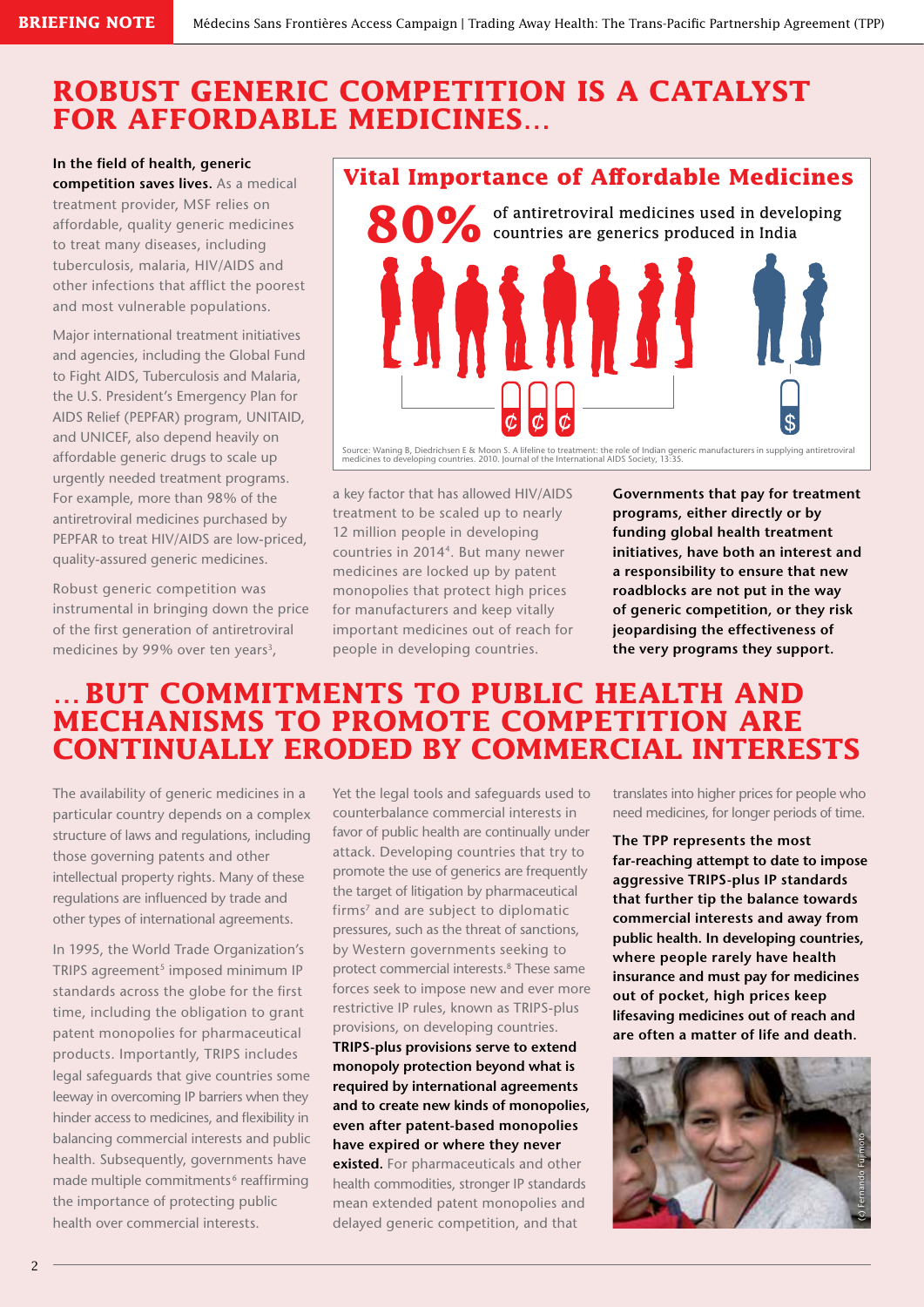*U.S. negotiators are sidelining concerns about the impact their demands will have on access to medicines. It's time for TPP negotiators from all countries to acknowledge the harmful effects of these provisions, and to remove them from the TPP agreement.*

**Judit Rius, US Manager and Legal Policy Adviser, MSF Access Campaign**

### **These TRIPS-plus provisions are not required by international law and SHOULD not be included**

| <b>PROPOSED PROVISION</b>                                                                                                                                                                                                                                                                   | <b>IMPACT ON ACCESS TO MEDICINES</b>                                                                                                                                                                                                                                                                                                                                                                                                                                                                                                                                                                                                                                                                                                                                                                                                                                                                                                                                          |
|---------------------------------------------------------------------------------------------------------------------------------------------------------------------------------------------------------------------------------------------------------------------------------------------|-------------------------------------------------------------------------------------------------------------------------------------------------------------------------------------------------------------------------------------------------------------------------------------------------------------------------------------------------------------------------------------------------------------------------------------------------------------------------------------------------------------------------------------------------------------------------------------------------------------------------------------------------------------------------------------------------------------------------------------------------------------------------------------------------------------------------------------------------------------------------------------------------------------------------------------------------------------------------------|
| Lowering the bar of patentability -<br>require patenting of modifications<br>of old medicines, even in the absence<br>of therapeutic benefits.                                                                                                                                              | Some countries currently prohibit or limit the patenting of newer forms of existing<br>medicines, known as "evergreening," because it keeps medicine prices high and<br>delays the availability of more affordable generics. This provision is designed to prevent<br>countries from including public health safeguards in their national patent law that prevent<br>evergreening, for example as India has done with Section $3(d)$ of their patents act.                                                                                                                                                                                                                                                                                                                                                                                                                                                                                                                    |
| Patenting of medical methods -<br>require the patenting of surgical,<br>therapeutic and diagnostic methods.                                                                                                                                                                                 | Such measures could increase medical liability and the costs of medical practice, and<br>reduce access to basic medical procedures. Several medical associations have declared<br>patenting of medical procedures unethical, and U.S. law prohibits enforcement of these<br>patents on medical practitioners.                                                                                                                                                                                                                                                                                                                                                                                                                                                                                                                                                                                                                                                                 |
| Data exclusivity -<br>prevent drug safety regulators<br>from using existing clinical data to<br>give market approval to generic or<br>biosimilar drugs.                                                                                                                                     | Data exclusivity grants a distinct monopoly status to medicines, even when patents no<br>longer apply or exist, giving companies a new way to keep prices high for longer and<br>further delay generic competition. In addition, existing generics can be forced off the market<br>when these new backdoor monopolies are created. This is the first time the U.S. has demanded<br>data exclusivity for a newer class of drugs called biologics, which are used to treat cancer and<br>many other conditions. If data exclusivity is imposed, the availability of biosimilars - the generic<br>equivalent of biologic drugs - would be considerably delayed. The UN recommends against<br>data exclusivity for developing countries.                                                                                                                                                                                                                                          |
| Patent term extensions -<br>require extending 20-year patent<br>monopolies by at least five years<br>to compensate for delays in the<br>regulatory process.                                                                                                                                 | At present, patents on drugs in most countries last for 20 years from the date of filing. There is<br>no more straight-forward way to extend a company's monopoly over a drug than to extend the<br>life of the drug's patent beyond 20 years. The extra years added to the patent are extra years<br>in which the patent holder can maintain a monopoly position and continue to charge<br>artificially high prices for the drug, free from generic competition.                                                                                                                                                                                                                                                                                                                                                                                                                                                                                                             |
| Patent linkage -<br>prohibit national drug regulatory<br>authorities from approving generic<br>medicines until patents have expired.                                                                                                                                                        | At present a drug's patent status and its registration status are derived from two separate<br>processes. Linking patent status to the registration of medicines means that the drug<br>regulatory authority is required to withhold marketing approval for a generic version<br>of a patented drug regardless of whether the patent granted is valid or not. Patent<br>linkage not only delays generic competition, but can also undermine the use of<br>compulsory licenses and circumvent normal patent dispute processes in the judicial<br>system. Pharmaceutical companies are responsible for monitoring and defending against<br>potential infringements on their own patents. But patent linkage transfers this burden to<br>governments, making it the responsibility of drug safety regulators to police private patents.<br>WHO has warned developing countries against implementing patent linkage, which is<br>further not required in most European countries. |
| Require new forms of IP<br>enforcement- grant customs<br>officials new powers to detain<br>shipments, including in-transit<br>shipments, suspected of non-<br>criminal trademark infringements;<br>require mandatory injunctions<br>for alleged IP infringements; raise<br>damages amounts. | Increases the risk of unwarranted interruptions and delays in the flow of legitimate<br>trade in generic medicines and limits the judicial system's capacity to balance<br>commercial and public health interests in patent disputes. These new forms of IP<br>enforcement are reminiscent of the stalled Anti-Counterfeiting Trade Agreement (ACTA),<br>a multinational treaty that sought to impose stringent IP rules. These provisions strip away<br>the ability of governments to define their own enforcement provisions as allowed<br>by international law.                                                                                                                                                                                                                                                                                                                                                                                                            |

### **MSF is also concerned about other provisions proposed for the TPP, including:**

- provisions in the **Pharmaceutical Pricing Chapter**  that would restrict the ability of governments to use reimbursement or price control systems to reduce healthcare costs
- provisions in the **Investment Chapter** that would give pharmaceutical companies the right to sue governments for regulations that reduce their expected profits in a private, supra-national tribunal whose decisions are usually unappealable